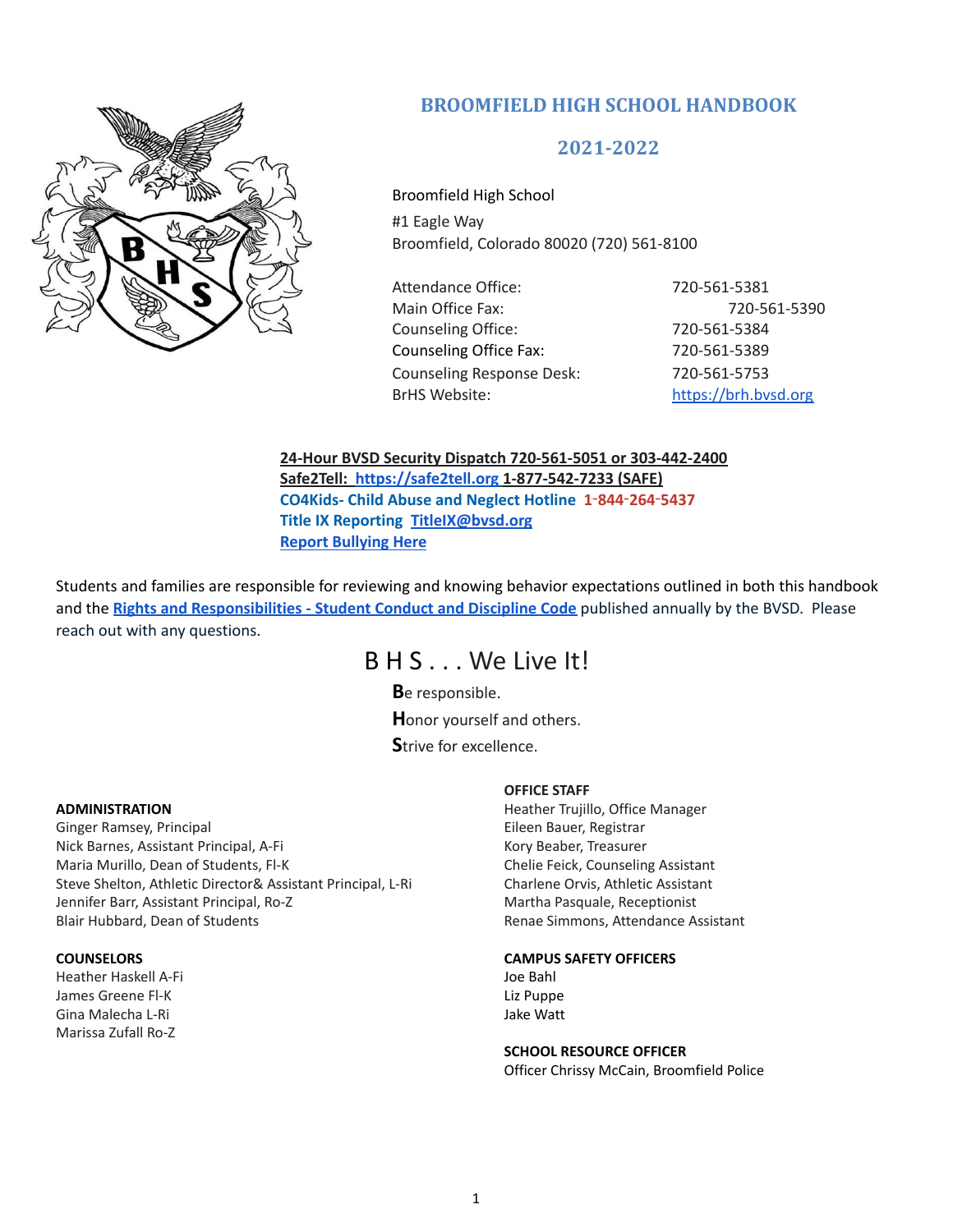## **INTRODUCTION**

This handbook is meant to be a quick reference guide for students, staff and families at Broomfield High School. As a school in the Boulder Valley School District (BVSD), Broomfield High School (BrHS) follows the rules, policies and regulations of the district. It is strongly recommended that students and families review the information that you signed and agreed to when you registered as a BVSD student.

**Rights and [Responsibilities](https://www.bvsd.org/parents-students/student-rights-and-responsibilities) - Student Conduct and Discipline Code**

#### **SCHOOL INFORMATION**

**Building Hours:** Daily building hours are Monday through Friday, 8:15 a.m. to 4:00 p.m. Students may be in the building at other times only if under the *direct supervision* of a member of the school staff.

**Emergency Drills:** BVSD schools are required to conduct announced drills throughout the school year. Students should follow the directions of staff during drill operations.

**Health Services:** Broomfield High School has a full time Health Room Para and a full time registered nurse. If a student becomes ill, injured, or in need of medication at school, they must report to the Health Room or Main Office and may not leave the building without authorization from the Health Para, Nurse, or Main Office personnel. If a student needs medication during the school day those medications need to be kept in the Health Room with a current doctor's order, so the student does not have to leave school. Boulder Valley School District policy states that no student may carry medication or keep it in their backpack or locker. All medication given in the Health Room requires a current prescription and parent permission. Emergency medications (ex: EpiPen or inhalers) may be carried with special permission. Forms are available online and in the Health Room. See school nurse Kelli [Preston](mailto:kelli.preston@bvsd.org) with your questions.

**Library Media Center:** The Library Media Center is open each day per posted hours for study, reading, and research.

**Posters and Announcements:** All posters placed in the school and announcements must be approved by an administrator before posting or announcing.

**School Closings/Emergencies:** In the event of a weather closure, BVSD sends emails and phone calls to families and employees. Text messages are sent to those who have opted in. A notice is posted on the BVSD website (bvsd.org) and alerts are sent to the official Mobile App.

**Security:** Safety and security protocols are in place district wide. These protocols include interior and exterior cameras and fobbed (electronic entry) ID badges for staff and students. ID badges must be worn and visible at all times for all staff and students. Doors may not be propped open or held open for anyone without an ID badge.

**Buildings and Grounds Security / Video Surveillance Procedures (**District Policy [ECA/](https://resources.finalsite.net/images/v1559688011/bvsdorg/akvhhzuf1z5vtteh66jh/ECA.pdf)[ECA-R\)](https://resources.finalsite.net/images/v1559688013/bvsdorg/ejce6km0cotxtdg0kw1s/ECA-R.pdf). Please review the BVSD policy and regulation on video surveillance for more information.

**Visitors**: As of now, visitors and guests are not permitted in the school. We will update this information in early October, 2021 per BVSD guidance.

## **STUDENT INFORMATION**

**Activity Ticket:** A \$35 activity ticket may be purchased that allows students to attend home athletic events with no additional charge (excludes play-off games). Purchase the pass on RevTrak and pick it up with Mr. Beaber.

**Fees:** Fees are required for some courses. All fees have been approved by the Board of Education. A list of approved fees is available here: **BVSD [Approved](https://resources.finalsite.net/images/v1628251714/bvsdorg/v2cj79v2x2ec4azcxpia/CurrentSchoolYearFeesList.pdf) Fees.** First semester fees are invoiced in September and second semester fees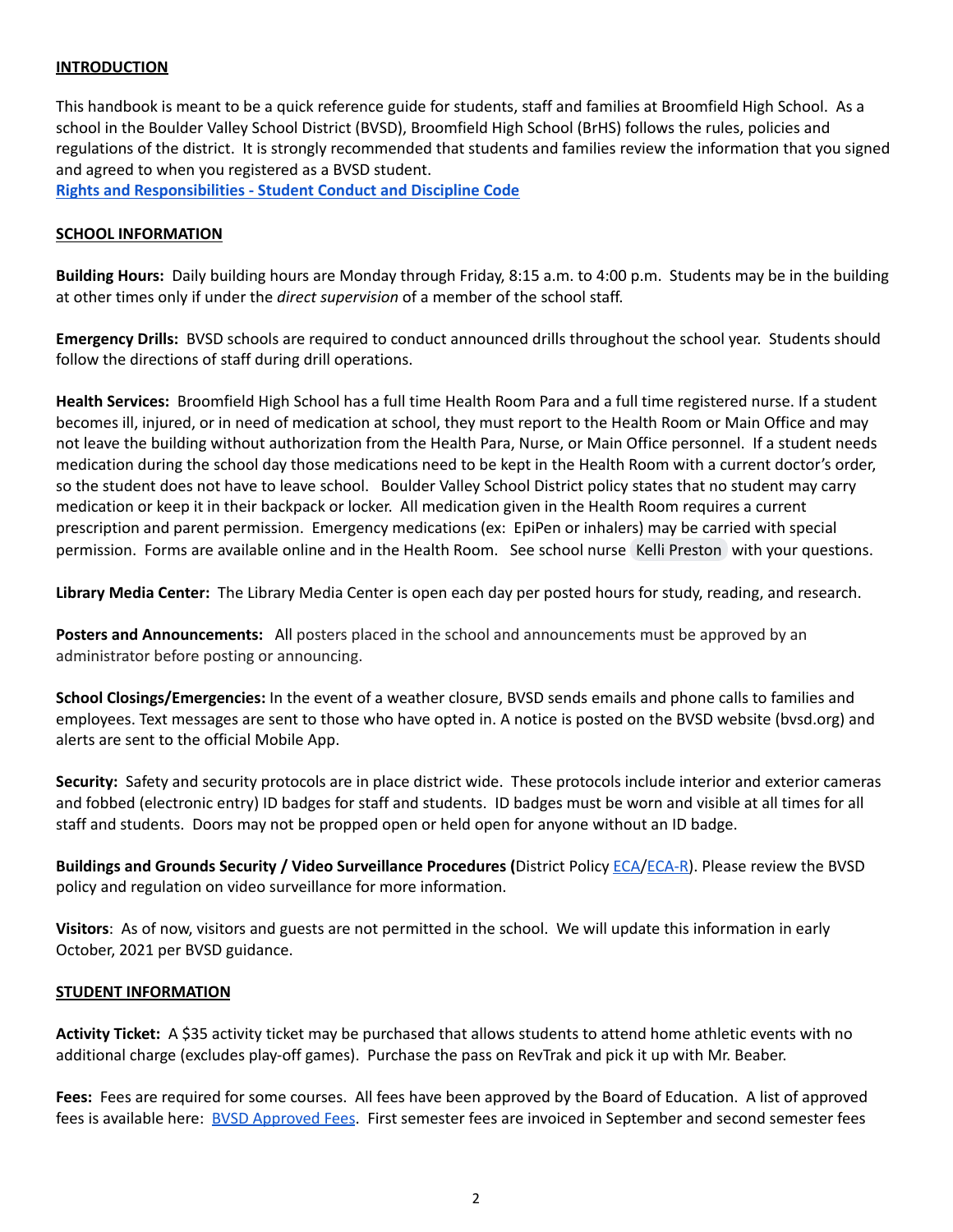are invoiced in January. Fees are due by the end of each semester. Please see Mr. Beaber for more information or questions.

**Lockers:** Student lockers are school district property. Lockers may be searched by the principal or designee when there is reasonable suspicion that school policies, district policies, or state laws have been breached. Students are responsible for maintaining a clean locker and are to report any malfunctions to the Attendance Office. Locker combinations should be kept confidential to avoid possible thefts. Items of value should be left at home, not in a locker. The school and district do not assume any responsibility for stolen items. Requests for locker reassignment are made in the Attendance Office.

**Lost and Found:** Lost and found articles may be turned in or picked up in the Main Office. Articles not claimed in a reasonable length of time will be donated to a charitable organization.

**Make-Up Work and Finals:** Students are responsible for contacting teachers proactively to arrange for make-up work. Final exams are given in all courses each semester and permission to take exams early or late may only be granted by the principal for extenuating circumstances.

**Parking:** Only seniors and juniors may purchase a parking pass. Students will be required to obtain a parking permit allowing them to park in the designated student spaces ONLY (seniors \$40 for the Senior Lot, juniors \$20 for the lot off of Miramonte and Daphne). Parking permits, one per student, will be offered in the fall. Permits are issued to registered student's vehicles ONLY. Having a permit does not guarantee a parking spot in the lots. Campus Security Officers will randomly check lots. Cars parked in the wrong lot or with no sticker displayed on the front windshield, on the inside lower passenger corner, will be ticketed for a fine of \$25. After the second ticket, the vehicle may be towed at the owner's expense. Students are not allowed to park in the south and north faculty parking lots, in the vicinity of the sheds or tennis courts, in fire lanes, or along any painted curb at any time. Students may not park in any dirt lot. Vehicles parked in these areas will be ticketed or towed at the owner's expense. Students are not allowed to loiter in cars. Automobile misuse may result in parking privileges being revoked. The school district does not assume any responsibility for items stolen from or damage done to vehicles in the parking lot**.**

**Student IDs:** Students will be issued a free student ID card, lanyard and case at the beginning of the school year or when they enroll in the school. Students are required to wear their ID at all times while on school property. Their ID will be used for gaining access to the building, as a library card, and also to enter school dances and activities. The replacement Cost is \$5.00. See Treasurer Kory Beaber in the Main Office for replacements.

**Textbooks:** Textbooks are furnished by the school district and checked out to students each year. Students who lose or damage a book will be assessed a fine.

## **ATTENDANCE**

## **Absence Codes:**

- Excused absences (EXC) include: school activities (ACT), administrative approval (ADM), medical or legal appointments (DOC), family emergency (EXC), illness or injury (ILL), or pre-arranged (PRE).
- Unexcused absences (UNX) include**:** single period absences without medical or legal documentation (UNX), truancy (TRU), or senior ditch day (UNX).
- Tardies (TDY) are marked when a student is up to five minutes late to class. After five minutes, the student is marked absent (UNX).
- Other codes may be added due to COVID exposure, illness or quarantine.

**Attendance Support and Consequences:** In order to intervene early and avoid truancy proceedings, we will follow these steps each semester for each class period.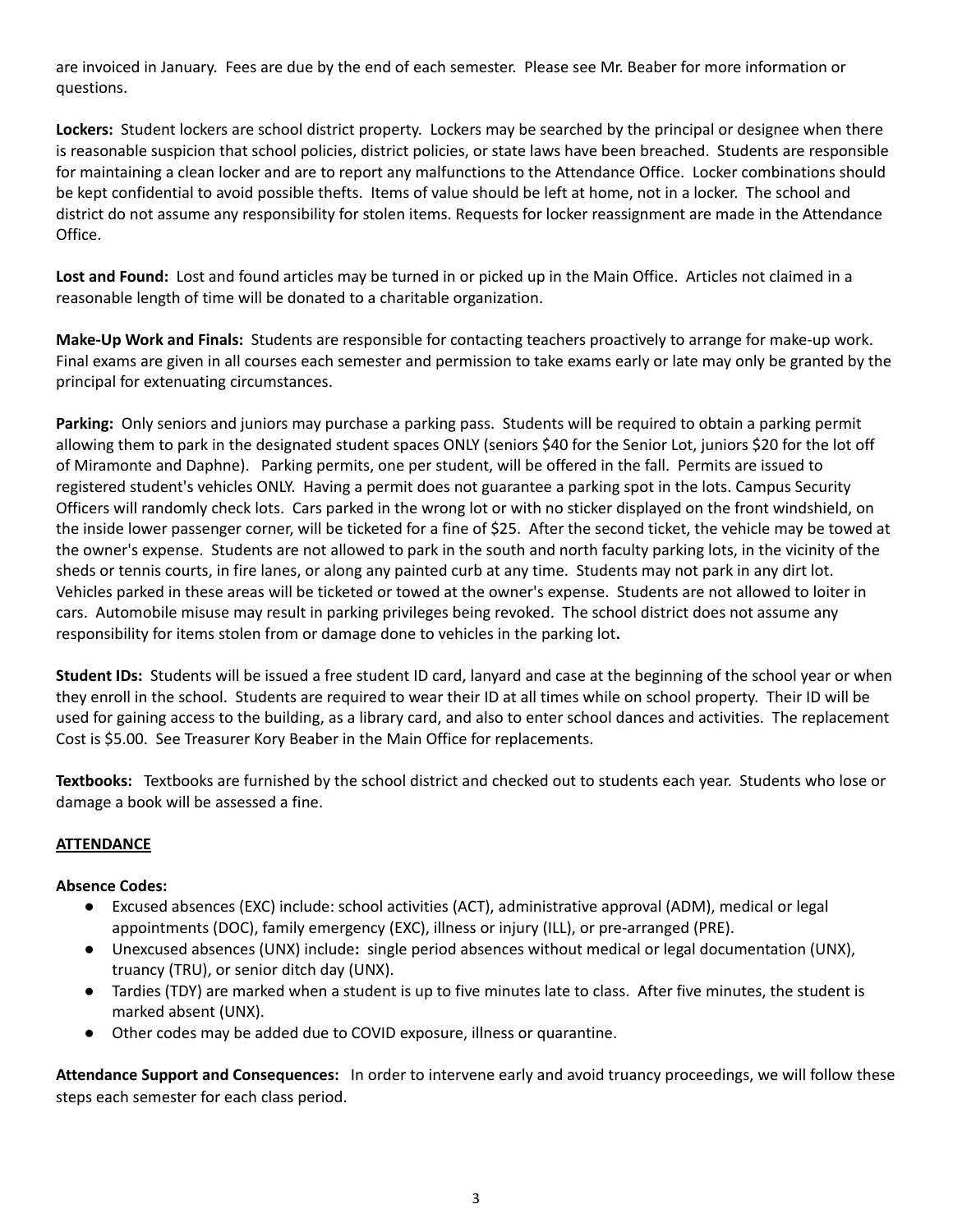| <b>Unexcused Absences</b>                                                                                                                                                                                                                                                                                                                                                                                                                                                                                                                                                                                                                                                                                                                | <b>Excused Absences</b>                                                                                                                                                                                                                                                       |
|------------------------------------------------------------------------------------------------------------------------------------------------------------------------------------------------------------------------------------------------------------------------------------------------------------------------------------------------------------------------------------------------------------------------------------------------------------------------------------------------------------------------------------------------------------------------------------------------------------------------------------------------------------------------------------------------------------------------------------------|-------------------------------------------------------------------------------------------------------------------------------------------------------------------------------------------------------------------------------------------------------------------------------|
| For any unexcused absence in any class period:<br>Automated phone call from the BrHS attendance<br>line.<br>For 2 unexcused absences in a class period:<br>Meeting with the Dean of Students.<br>$\bullet$<br>For 4-9 unexcused absences in a class period:<br>Letter sent through Campus Messenger.<br>Assigned block period lunch intervention.<br>Contract and/or referral to truancy court.<br>For 10 unexcused absences in a class period:<br>Students may not attend school dances -<br>Homecoming, Prom and/or JAM.<br>Guest passes to other schools' activities or dances<br>will not be signed.<br>At the 11th unexcused absence in a class period:<br>Individual contract with district engagement<br>$\bullet$<br>specialist. | When a student reaches <b>8 excused</b> absences in a class<br>period per semester:<br>Letter sent through Campus Messenger.<br>Required documentation (official medical or legal)<br>required for any additional absences or absences<br>will be marked as <b>unexcused.</b> |

## **Parent/Guardian Responsibilities for Attendance:**

- 1. Report absences by leaving a message on the attendance line (720-561-5381) or using the parent portal in Infinite Campus (IC).
- 2. Provide documentation for absences due to official appointments (medical or legal). Documentation may be brought to the attendance office in person, sent with your student, or scanned and emailed to [renae.simmons@bvsd.org.](mailto:renae.simmons@bvsd.org)
- 3. If a student needs to leave school during the day, call the Attendance Office (720-561-5381) at least an hour ahead of time so a pass may be written to release them from class.
- 4. If a student needs to leave school due to illness, they must check out from the Health Room.
- 5. Request a pre-arranged absence when you know in advance that your student will miss school for an event such as a college visit, family activity, club sports or religious observance. A pre-arranged absence form may be picked up in the Attendance Office and must be signed by the students' teachers and an administrator before the day of the absence.
- 6. Check attendance records in the Infinite Campus Parent Portal and maintain regular communications with teachers, administrators, and the Attendance Office so we can support you and your student(s).

## **Student Responsibilities for Attendance:**

- 1. Understand that absences and tardies will interfere with your academic success.
- 2. Contact teachers ahead of time for pre-arranged absences and immediately upon returning to school after an absence to arrange make up work.
- 3. If you need to leave during the school day, **check out** from the Attendance Office and **back in** when you return.
- 4. If you need to leave school due to illness, check out from the Health Room.
- 5. Check attendance records in the Infinite Campus Student Portal and maintain regular communications with your teachers, administrators, and the Attendance Office so that we can support you.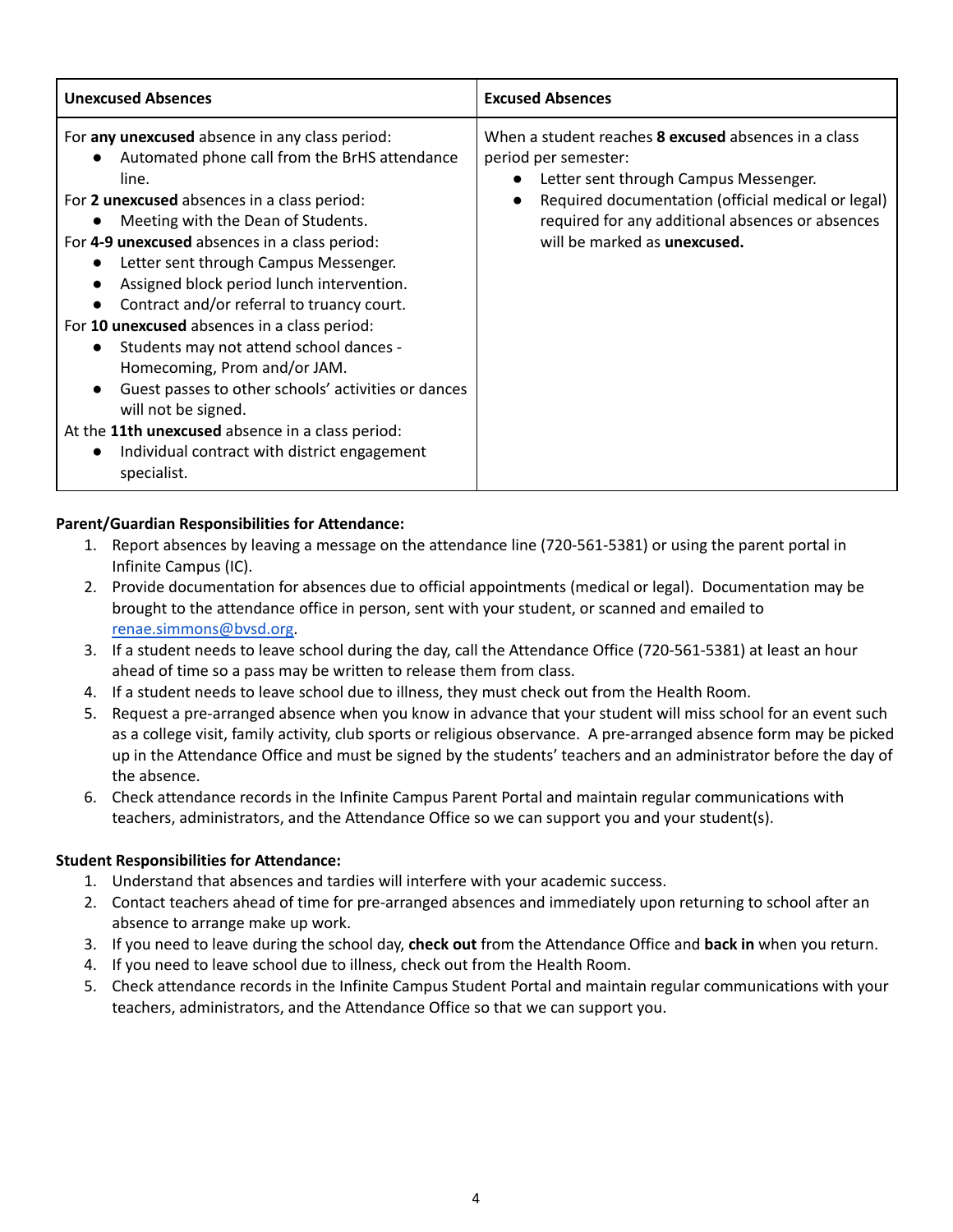### **RULES OF STUDENT CONDUCT**

As a school in the Boulder Valley School District, Broomfield High School follows the rules, policies and regulations outlined in the**Rights and [Responsibilities](https://www.bvsd.org/parents-students/student-rights-and-responsibilities) - Student Conduct and Discipline Code**

**Dress Code:** BrHS follows BVSD **[Policy](https://www.bvsd.org/about/board-of-education/policies/policy/~board/j-policies/post/student-dress) JRDC** on student dress. The Board of Education recognizes that students and their parent(s)/guardian(s) are primarily responsible for determining the students' personal appearance (clothing, hairstyle, jewelry, headgear, hats, book bags, etc.). Students' hair/hairstyles will not be considered a cause for dress code violation.

Schools are responsible for ensuring that a student's personal appearance does not interfere with the health or safety of any student. Students and staff are responsible for managing their own personal distractions and reactions. The following general standards will be in effect at all BVSD schools grade PK-12:

Mandatory and Allowable Dress:

- Students must wear a top, bottom and footwear while on school premises
- Some courses may require adjustments to attire and hairstyle to ensure safety during academic activities (i.e. science labs, PE, electives, CTE, etc.)
- Some courses (PE, science lab, CTE, electives, etc.) and school-sponsored extracurricular activities may require specific attire (safety gear, athletic attire, uniforms, hair tied back, etc.)

Non-Allowable Dress:

- Items that expose private parts of the body (genitalia, nipples or buttocks)
- Items with sexually suggestive language or messages
- Items that promote illegal or violent conduct, including but not limited to, drugs, alcohol, tobacco, weapons and/or gang affiliation
- Items that depict hate speech, intimidation or intolerance toward protected groups
- Items that are profane or legally libelous
- Items that make the students face unidentifiable (protective masks, clothing/headgear worn for religious and medical purposes are excepted)

**Food and Drinks:** Food and drinks are not to be consumed in carpeted areas or hallways where classes are in session. Students may eat in the cafeteria area or in designated areas including the Atrium lobby, courtyard, and front lawn. Students are to keep all opened containers of food and drink out of their lockers for sanitation and health reasons.

**Messages:** Only emergency messages from parents will be accepted and conveyed during the school day.

**Skateboards and Bicycles:** A student may ride a skateboard or bicycle to school; however, these items are not to be ridden on school property. Violation of this rule will result in items being confiscated. These items should be locked up with a secure system in the racks provided. The school is not responsible for the loss, theft, or damage of student property.

**Thefts and reporting:** Students are reminded to secure bicycles, automobiles, valuables, and their lockers. The school is not responsible for lost or stolen items. Students who lose or have reason to believe their personal property has been stolen/vandalized are advised to make a report with the SRO. Filing this report will assist the school and the police, should their involvement be warranted, in retrieving the lost or damaged property.

#### **ACADEMIC INFORMATION**

#### **Disabilities / Accommodations:**

Students with a Special Education IEP should reach out to their case manager with any question or concerns. 504 questions/ concerns should be directed to Counselor Marissa Zufall ([marissa.zufall@bvsd.org\)](mailto:marissa.zufall@bvsd.org) and Jennifer Barr [\(jennifer.barr@bvsd.org\)](mailto:jennifer.barr@bvsd.org).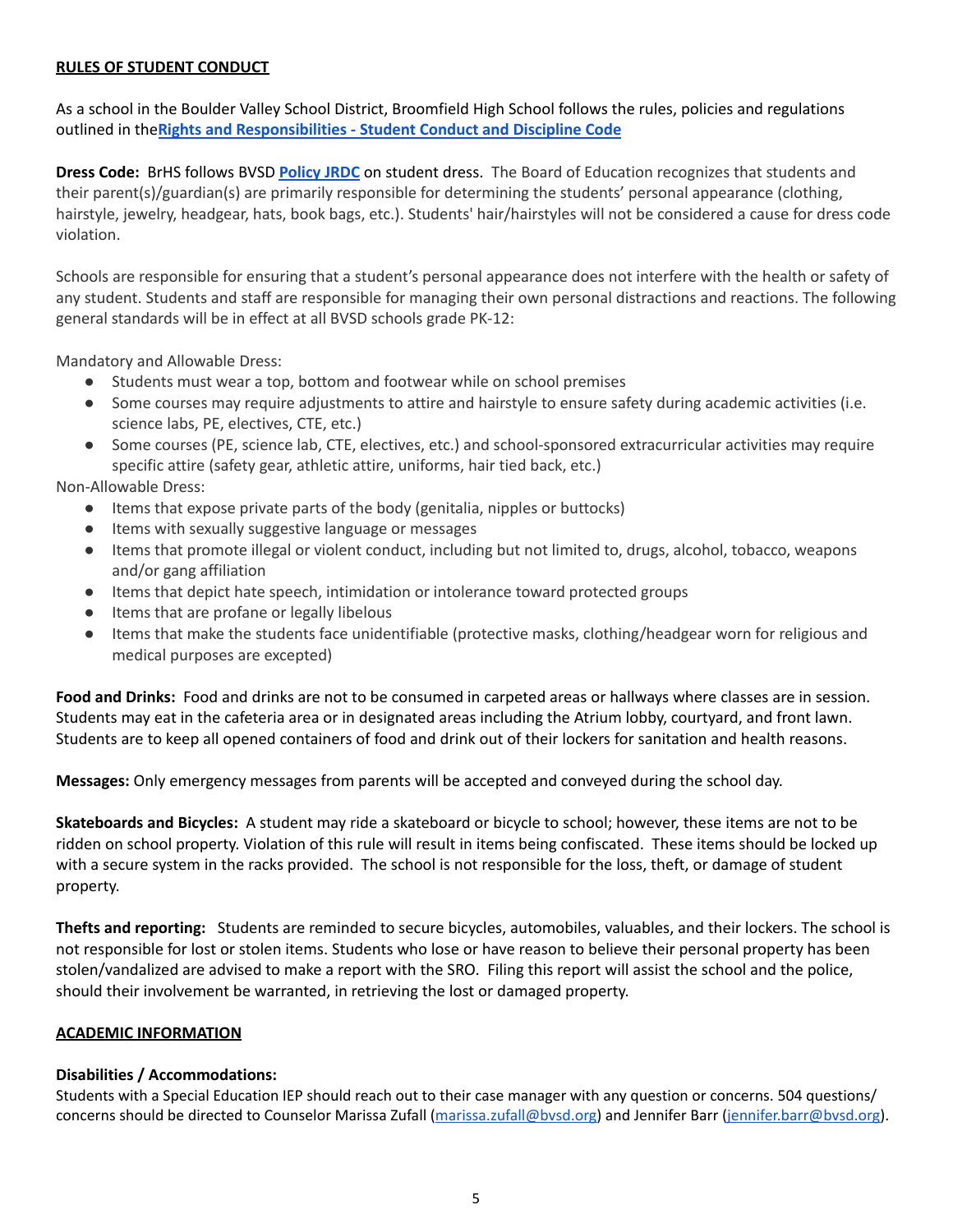## **Graduation requirements:**

Graduating classes of 2022 and beyond will be required to demonstrate performance measures in addition to the listed coursework. Minimum requirements for graduation from high school in the Boulder Valley School District include the following:

- 1. 220 units of credit, including completion of subject area requirements. A minimum of 100 credits must be earned in grades 11-12.
- 2. Eight semesters of attendance beyond the eighth grade, unless the student qualifies for early graduation (see counselor for details).
- 3. Students may earn five credits for community service and independent study. These must be approved prior to beginning coursework.

| <b>Units of Credit</b>                 |       | <b>Grading Scale:</b>                  |
|----------------------------------------|-------|----------------------------------------|
| Language Arts                          | 40    | <b>Exceptional Accomplishment</b><br>A |
| U.S. Government                        | 5     | High Accomplishment<br>B               |
| World Geography                        | 5     | C<br>Average Accomplishment            |
| <b>World History</b>                   | 10    | Low Accomplishment<br>D                |
| U.S. History                           | 10    | F<br>Unsatisfactory; No credit         |
| <b>Mathematics</b>                     | 20    | Incomplete                             |
| Science                                | 20    | No Grade<br>NG.                        |
| <b>Physical Education</b>              | 15    |                                        |
| <b>Health</b>                          | 5     |                                        |
| Fine Arts                              | 5     |                                        |
| <b>Practical Experience</b>            | 5     |                                        |
| World Languages (thru Level 2) 10      |       |                                        |
| Electives                              | 70-80 |                                        |
| <b>Money Management Course</b>         |       |                                        |
| <b>Graduation Performance Measures</b> |       |                                        |
| <b>Total Needed for Graduation</b>     | 220   |                                        |

**Check In:** The check in progress will occur during the last week of May for the upcoming school year. Students will receive confirmation of their course requests, take school pictures and finish other required paperwork based on grade. Counselors will be available during this time to assist students. Actual schedules will be available online through IC prior to the first day of class in August. No schedule changes are allowed but students who have a full schedule may be allowed to drop courses according to the guidelines below.

A full schedule for freshmen and sophomores is six courses each semester, juniors and seniors are five courses each semester. Students must register each spring for the courses they plan to take the following year. New students will register with a counselor in the Counseling Office. Course catalog is online. Students and parents are strongly encouraged to formulate course requests together as course changes and drops are restricted. The graduating classes of 2022 and beyond will be required to demonstrate performance measures in addition to the courses listed. Please see the BVSD website for detailed information.

**Dropped Classes:** To drop a class, a drop form must be completed and approved by the counselor, teacher, parent, and administrator before the drop is effective and before students may discontinue attending class. Students are allowed to drop a class during the first 15 days of a semester with no grade reported or to drop a class in the 16th through the 30th day of the semester and receive a grade of "WP" (withdraw passing) or "WF" (withdraw failing).

Students who drop the class after the 30th day will receive an "F," regardless of the quality of the student's work. In extremely extenuating circumstances, the building administrator or designee, in consultation with other professionals with knowledge of the student's situation, may also exempt a student from the practice of assigning an "F" for a class dropped after the 30th day, regardless of the quality of the student's work.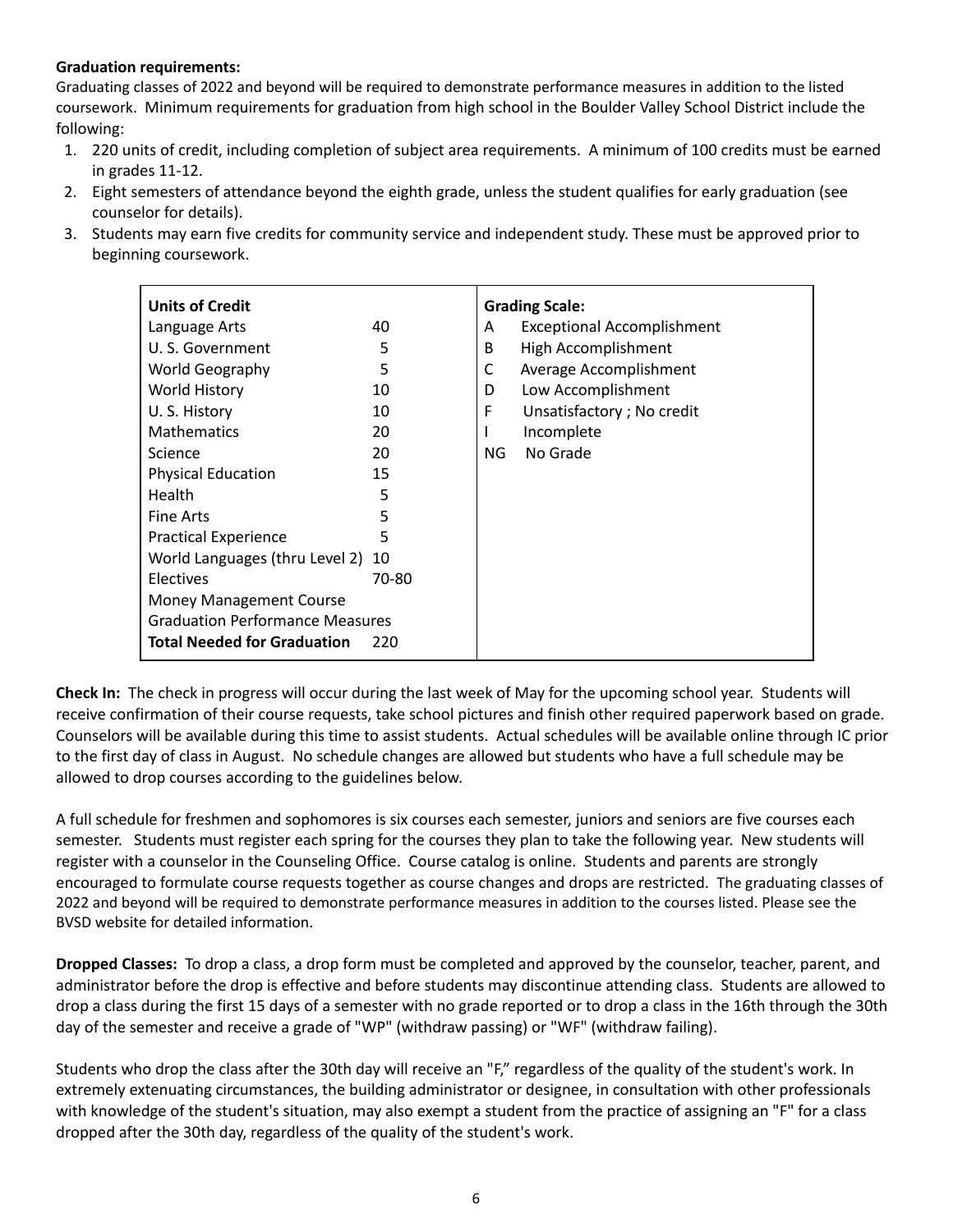15th day first semester - 9/10/2021 30th day first semester - 10/2/2021 15th day second semester - 1/27/2022 30th day second semester - 2/17/2022

**Eagle Learning Center:** We have an opportunity for students to access additional support after school from 3:50 to 4:30 pm Monday through Thursday in the library. Teachers will be available to monitor and provide academic support. This support is totally voluntary and not used as punishment or detention for students. It is a safe place to get some work done prior to going home.

**Guidance and Counseling:** Guidance services are available to every student. Students receive guidance counseling for individual, career and academic plans at each grade level. Students needing assistance can access a counselor at the Response Desk or arrange for a private appointment.

**Post-Secondary/College Before Graduation:** See the Counselors for more information.

**Progress Reports:** Progress Reports will be communicated to parents three times per semester through Infinite Campus before posting a final grade.

**State Standardized Testing:** In April, 9th, 10th and 11th grade students participate in state testing. Testing makeups are time-consuming and difficult to schedule, and cause students to miss class. Please try not to schedule appointments during the state testing window.

**Withdrawal from School:** Any student who transfers from Broomfield High or leaves permanently must obtain a withdrawal form from the Counseling Office. A parent's signature is required. All fees are to be paid, and if applicable, the Chromebook returned before transfer grades or transcripts will be released.

## **STUDENT SUPPORTS**

**Eagles N.E.S.T.: (**New Experiences for Student Transfers) is a club founded by students who understand that changing schools is very hard. N.E.S.T leaders want to make the transition to Broomfield High as easy as possible for new students. Current students meet with new students during their orientation and then weekly during common lunch (Room 723). During lunch, students chat and make connections to other students, play games and get information about school and local events. All new students are welcome!

**Eagle Academy for 9th and 10th grade students:** During their first semester of high school, all 9th and 10th grade students are invited to participate in a seminar on Thursdays from 2:50 - 3:20 p.m. during the first semester. This will be led by an advisor and BLUE Crew members. Lessons will focus on easing the transition to high school, building relationships, and promoting academic success. The goal of Eagle Academy is to provide students with skills and a support system to use throughout their high school careers. Attendance is taken at Eagle Academy.

**Tutor Time:** Tutor Time is an opportunity for students to get additional academic assistance outside of the regular classroom setting. Tutor Time is part of our academic day. Teachers may require students to attend**.** Students who are attending Tutor Time are to be in classrooms or other educational settings. Students not engaged in academic endeavors are to be off campus. Please do not schedule appointments during Tutor Time, Thursdays from 3:20 - 3:50 first semester, 2:50 - 3:50 second semester.

**1:WEB:** Broomfield High School is part of a program through the Boulder Valley School District that blends cutting-edge technology with first-class instruction and collaboration. Each student at Broomfield will participate in the 1:WEB program and may purchase a Chromebook to expand and enrich their educational experience.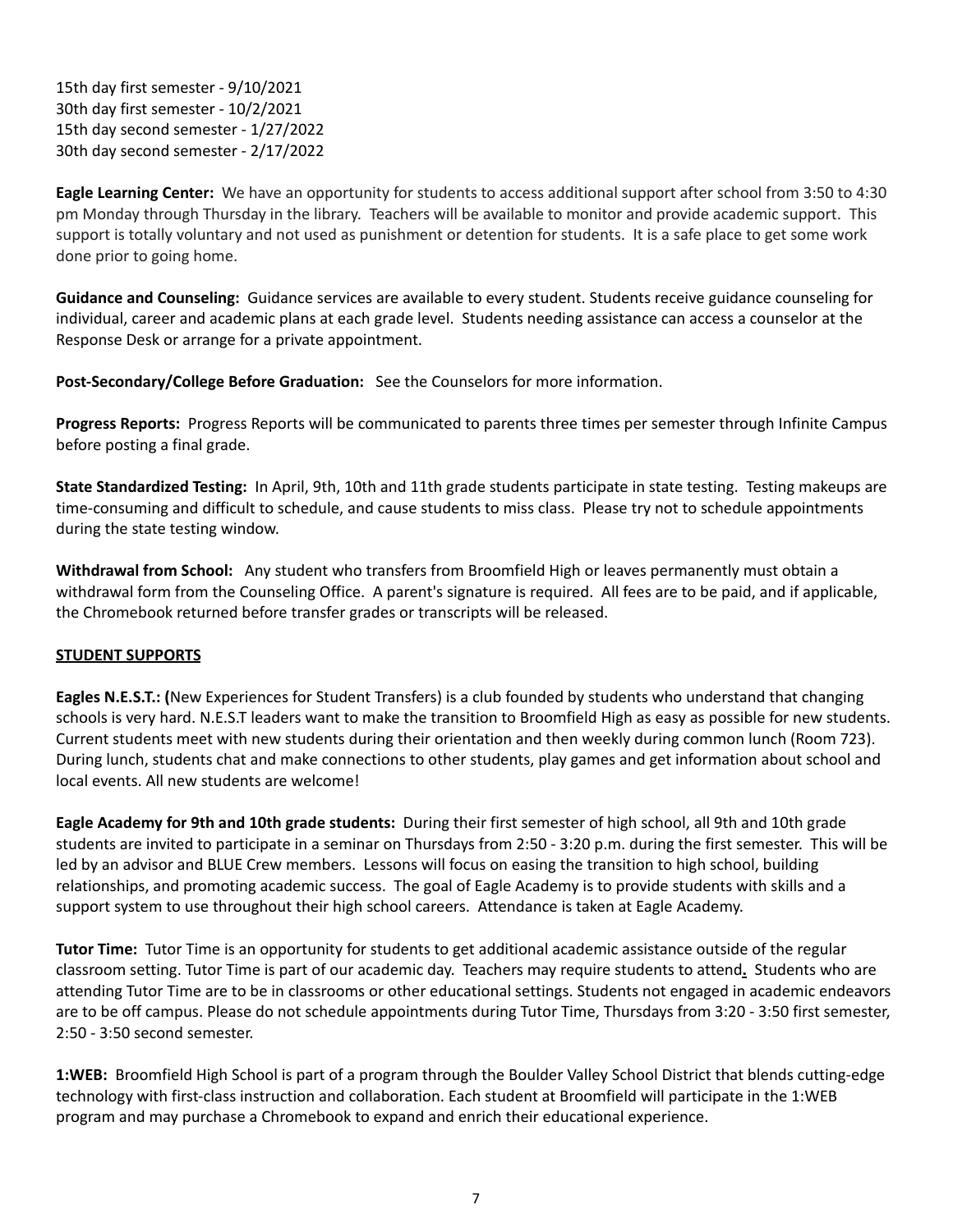#### **STUDENT RECOGNITION PROGRAMS**

**Faculty Honors:** These awards are presented to students by departments or organizations in which the faculty or committee selects the recipients. They are based on excellence in scholarship, leadership, citizenship, and service. These awards are given at Senior Awards Night and the Underclass Awards Assembly.

**Graduation Honors:** High academic achieving students shall be recognized and awarded summa, magna, and cum laude honors. To earn such honors, students will be selected based on their cumulative weighted GPA after seven semesters.

The GPA criteria for the Class of 2022, 2023, and 2024:

Summa cum laude – 4.600 and above Magna cum laude – 4.300 to 4.599 Cum laude – 4.00 to 4.299

The GPA criteria for the Class of 2025 will be reviewed and determined after the first semester and communicated with parents. Students must have completed 50 Broomfield High School credits to be considered for Graduation Honors.

**National Honor Society:** Members in the Society are chosen on the basis of leadership, character, scholarship, and service. Membership in NHS is recognized nationally as one of the highest honors that can be bestowed upon a student. Any student who holds an accumulated grade point average of 4.0 or higher after completing three semesters of high school is eligible to be considered for membership in the Broomfield Chapter of the National Honor Society. Weighed equally with strong academic performance is service to the community and/or school, evidence of leadership activities and excellent personal character. The group seeks members of notable abilities who also choose to "make a difference" in their school and larger community. The member must sustain his/her entrance qualifications until graduation, where special recognition is given. All applications for membership are reviewed by the Broomfield High School NHS faculty council.

**Roll of Honor/Academic Letters:** All students with a 4.0 and above GPA for a semester in five or more classes will receive an academic letter or an Honor Roll Pin to wear on a previously received school letter. Bars and letters will be given for honors earned at Broomfield High and not for academic achievement prior to attending BrHS.

**Super Kids:** Recognizes and honors students who demonstrate good citizenship, behavior, attendance, participation and respect for others. This event is sponsored by Broomfield Rotary and BrHS.

## **GRADUATION 2022**

- 1. May 2, 2022: Seniors in danger of not graduating because of failing grades must turn in progress reports. If still failing, they may not walk in the commencement ceremony.
- 2. The last day to turn in proof of successful completion of approved credit retrieval and online courses will be determined by BVSD Online Learning.
- 3. Graduating seniors must be currently enrolled in Broomfield High School and meet all Boulder Valley School District requirements.
- 4. Students who do not have 150 credits at the beginning of the school year will not be considered a candidate for graduation.
- 5. Students must earn at least 50 BVSD credits in order to receive a BVSD diploma.
- 6. All graduation honors will be determined at the conclusion of a student's seventh semester.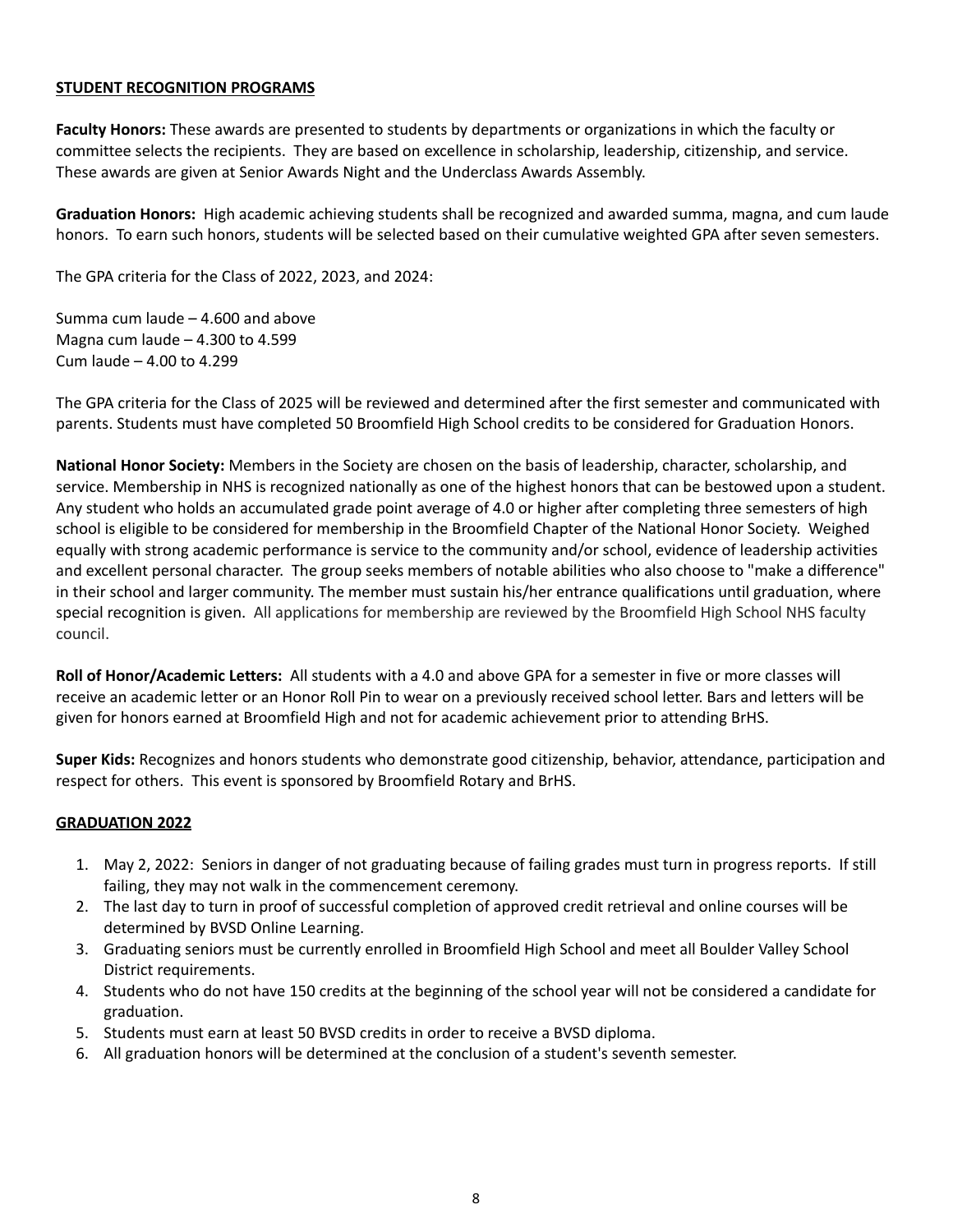## **ATHLETICS/ACTIVITIES**

The philosophy of the Office of Athletics and Activities at BrHS is to teach, counsel, encourage and present an opportunity for students to experience successes that will carry into their adult life. Initiation and hazing for participation in any club, sport, or activity is not permitted. Athletic fees are \$185 per sport with a maximum of \$405 per family per year.

All students must sign the BVSD Code of [Conduct](https://www.bvsd.org/departments/athletics-and-activities/high-school-athletics) prior to participating in any athletic activity. This Code of Conduct is enforced year round for any student athlete.

It is the purpose of athletics and activities to promote the physical, mental, moral, social, and emotional well-being of the individual participants. Student conduct at athletic events must support this purpose and the educational values inherent in interscholastic events. Fair play, courtesy, generosity, self-control, and friendly feelings toward the opposing teams or schools must not be sacrificed in the desire to win.

The expectation at Broomfield High School is that students exhibit courteous, friendly, and fair treatment to visiting players, school officials, fans, and game officials. Students and all spectators are reminded that taunting, profanity, unsafe behavior in the stands, or any unacceptable conduct will result in removal from the activity and possible future activities. Taunting is defined as any actions or comments by coaches, players, or spectators which are intended to bait, anger, embarrass, ridicule, or demean others, whether or not the words are vulgar or racist. The image and reputation of Broomfield are best served by having a large and devoted spectator section whose conduct typifies all the expectations of good sportsmanship.

Athletic and activities eligibility guidelines are in accordance with Colorado High School Activity Association rules. All students involved in athletics and activities at Broomfield High School must be taking and attending at least five classes and failing no more than one class. Failure to do so results in the students being ineligible for the next week's contests. Additionally, if a student is failing the same class two consecutive weeks, they will be ineligible for the following week's contests.

**NCAA eligibility:** It is extremely important for students who are considering playing Division I or Division II sports in college to be informed about NCAA eligibility requirements. The NCAA has determined that high school students need to carefully consider eligibility standards when making high school plans and course selection. Students can be ineligible to play college sports if they do not adhere to NCAA Eligibility Guidelines.

The NCAA Core Course requirements stipulate that student athletes must complete specific courses in English, mathematics, science, social science and additional electives in foreign language, computer science, philosophy or non-doctrinal religion. Please see the NCAA Eligibility Center for specific requirements for Division I and Division II athletics.

Parents and students should know that not all courses that BrHS offers are accepted by the NCAA Eligibility Center. More information is also available on [this](http://www.eligibilitycenter.org/) link. After completing their junior year, students will need to submit an online registration form with the NCAA Eligibility Center certifying them as eligible if they intend to participate in Division I or Division II college athletics next year. Students should see their counselors to clarify any of the above information.